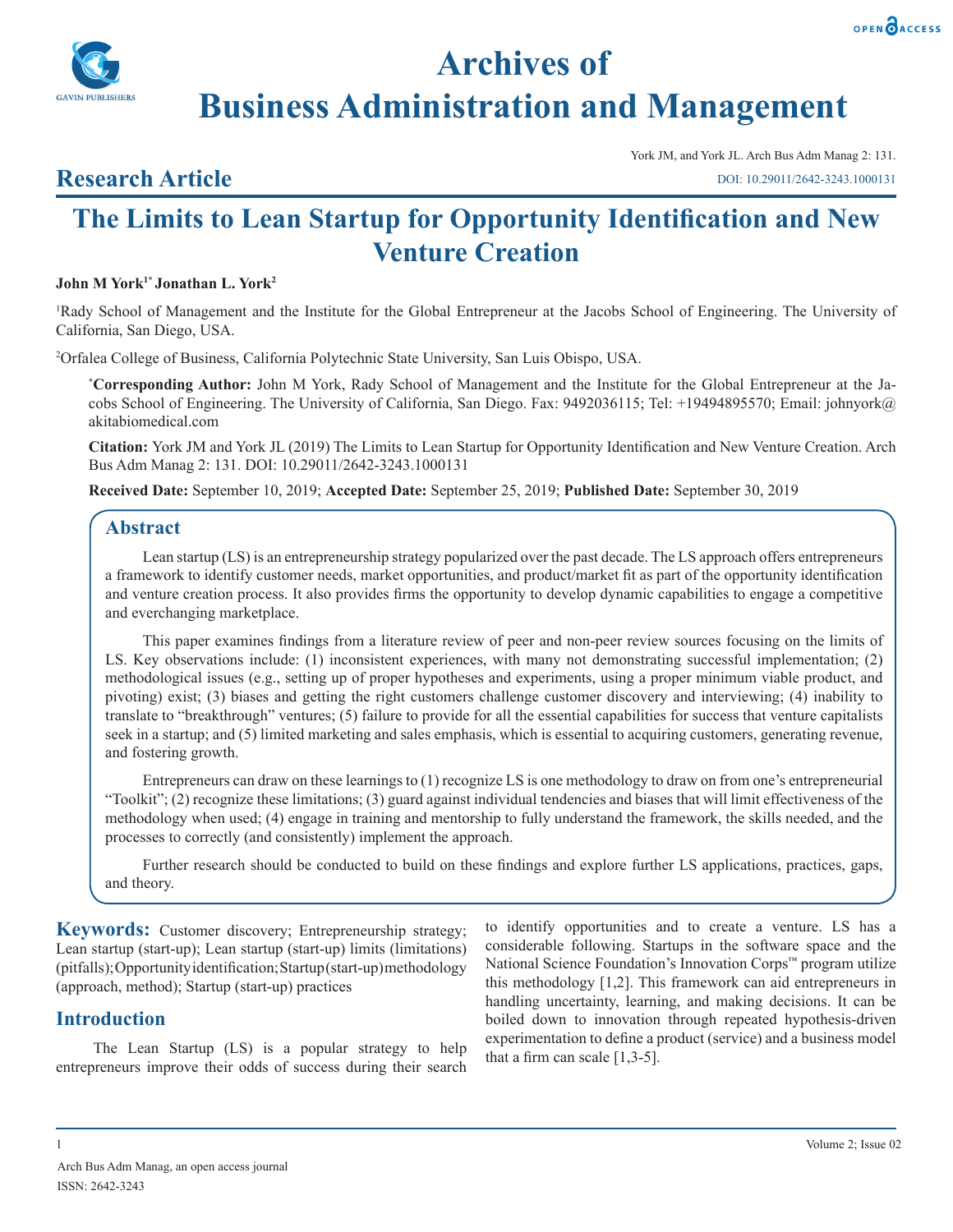

**Note:** Reprinted from [29] Arch Bus Adm Manag: ABAM-104. DOI: 10.29011/ABAM-104. 100004 with permission from Gavin Publishing.

| <b>Focal Area</b>                                             | <b>Level of Support</b> |
|---------------------------------------------------------------|-------------------------|
| User/customer involvement                                     | $+++++$                 |
| Iterative process                                             | $++++-$                 |
| Experimentation                                               | $^{+++}$                |
| Early Prototyping and MVP for proof-of-<br>concept (business) | $^{+++}$                |
| Effectual thinking                                            | $^{++++}$               |
| *****: Very strong; ****: Strong ***: Medium                  |                         |

**Figure 1:** Blank's Steps to Lean Startup (Blank 2013; York 2018).

LS involves two distinct phases (Figure 1) [1]. The first focuses on identifying customers and searching for customer needs (also known as customer identification or development) and then realizing product/market fit (P/MF) and a repeatable sales model (customer validation). The second involves company creation, where the focus changes from learning to scaling. LS involves learning from customer interviews, research, and testing of ideas, with a clear and explicit emphasis on experimentation with a Minimum Viable Product (MVP) to gauge traction through lean's build-measure-learn approach [5]. This effort aids the startup team to efficiently make "go forward" or "fail fast" decisions. It also provides the opportunity for a startup firm to develop dynamic capabilities, which Teece and colleagues define as a firm's ability to integrate, build, and reconfigure internal and external competences to address rapidly changing environments [6].

The literature does provide some theoretical foundation to support LS practices. Frederickson and Brem identified evidence (based on publication quantity and quality) that supported specific LS practices (Table 1) [7]. These included: (1) user and customer involvement in product and business development- very strong; (2) iterative approach to new product development and effectual thinking (planning versus doing)- strong; and experimentation with product development and the use of a minimum- medium.

**Table 1:** Frederikson and Brim's Evaluation of Key Lean Startup Strategic Attributes.

Ladd provided further supportive evidence based on his work at a cleantech accelerator [8]. He evaluated teams that used LS methods and tools versus those teams that did not. Judges, who were industry experts, evaluated pitch competition performance, which was the basis for defining a successful outcome [9]. He observed that LS teams, which had focused their testing on the target customer segment, value proposition, and channel outperformed the non-LS teams by a factor of two. Ladd also found that groups that clarified and tested hypotheses about their businesses performed three times better than those who did not evaluate any such question [9].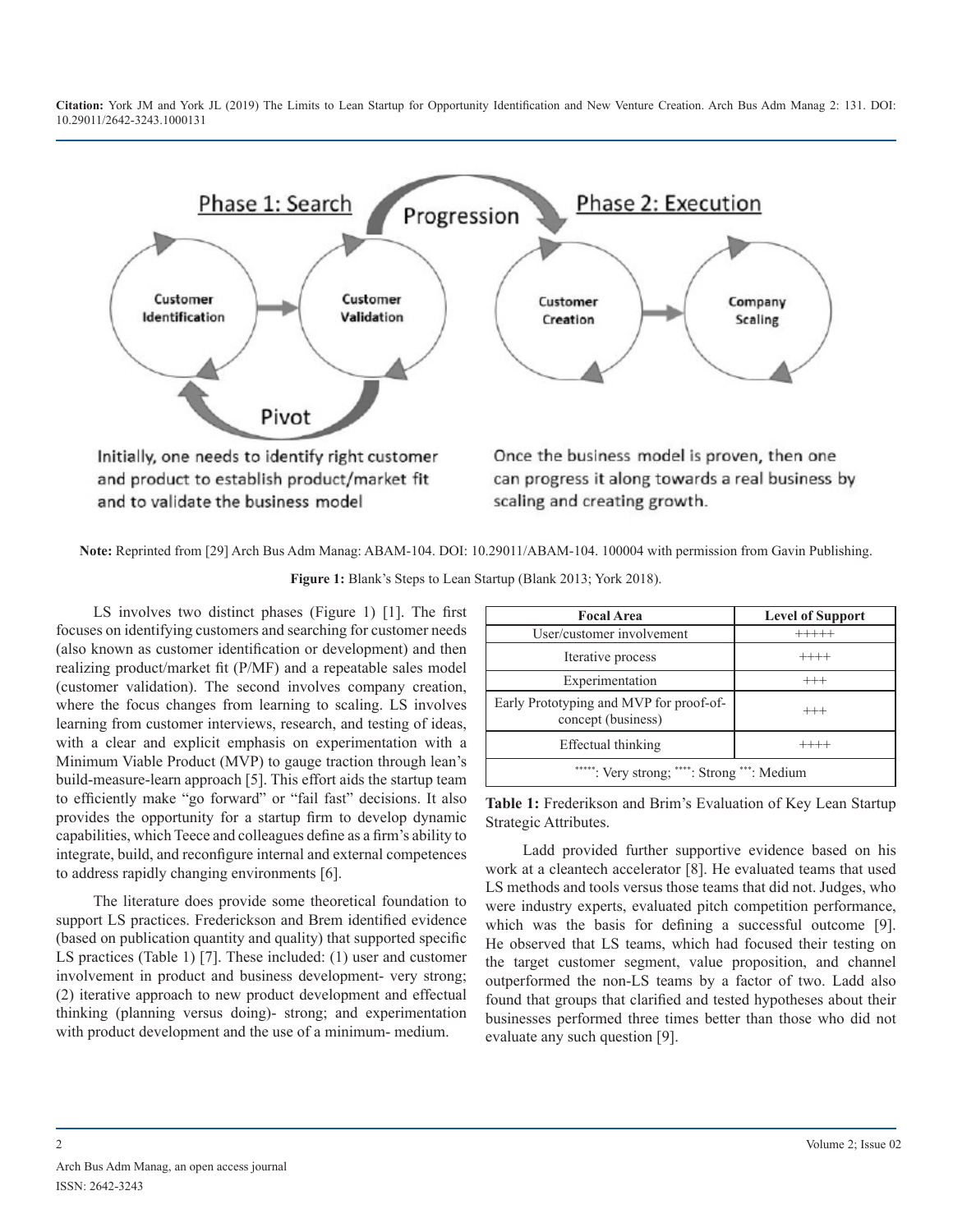While some evidence appears to support the methodology, such observations are not conclusive that LS offers an unequivocal framework for startups to be successful. Furthermore, a systematic literature review, *The Lean Startup: A Pragmatic View on Its Flaws and Pitfalls*, by Heitman indicated that little evidence existed to support (or deny) practical success of the LS methodology or to justify the hype within the entrepreneurial community He did not see it as suitable for every startup as a map to success [10].

Considering the attention around LS, the aim of this paper is to explore the limitations of this methodology based on published literature to identify what issues do exist that entrepreneurs should be aware of when using LS as part of their startup journey.

#### **Methods**

This paper reviews relevant literature focused on LS and its limitations. Research efforts focused on multiple electronic databases (ABI/Inform, JSTOR, Google [and Google Scholar], ProQuest Dissertations and Theses, Science Direct, and Web of Science) to identify relevant publications concerning LS and its limitations. Search terms used included "Limitations," "Issues," or "Problems," and "Lean startup."

Interestingly, initial efforts captured 200 citations. These included published peer-review papers and non-peer review documents (e.g., graduate theses, business publications, blogs, and non-peer reviewed web content). Most of the publications involved those from advocates and practitioners describing the methodology. A closer examination led to the identification of a limited number of publications that specifically looked at LS and its limitations. These works were predominantly in the non-peer review space and included trade publications and blogs describing the methodology.

#### **Issues with Implementation**

Multiple individuals highlighted inconsistent experience with the methodology [8,11-14]. Most of these reports detailed their individual experiences utilizing case review, experiment, interview, and survey methods.

Ladd provided the most structured evidence with an experiment he conducted in a cleantech accelerator using performance in a pitch competition as the endpoint [9]. While he did observe some success based on the comparative performance of several of the LS teams, he observed some limitations to the methodology. He found that some of the LS teams in his study did not perform as well. In fact, he saw diminishing returns with some of the teams that had continued to test multiple hypotheses. He noted that teams those who used both open-ended conversations/interviews and formalized experiments did worse in the competition that those that did either one or the other during the early stages of discovery. He also observed that continued pivoting might lead to a disheartened or impatient founder. Finally, he noted that LS does not necessarily define which aspects of the business models the entrepreneur should address first.

Blomberg shared his individual experience with LS in a personal startup [11]. He identified limitations, highlighted what would make the lean process more productive, and outlined areas for future research. He pointed out several essential observations: 1) question one's assumptions; 2) do not assume one is talking to the right customers; 3) iterate rapidly; 4) iteration was not pivoting; and 5) build virtual versus physical prototypes for MVP testing.

Gustafsson and Qvillberg examined lean methods in an early-phase manufacturer [12]. They tested lean in an earlyphase manufacturer with a new technology facing a high degree of uncertainty about customer needs and potential applications. In this experience, they identified critical issues with this process: 1) facing challenges in getting rapid feedback on a physical product; 2) pivoting due to the lack of big problems seen by customers; 3) developing a scalable business model; 4) developing a physical MVP; and 5) accessing the right customers for interviews.

Juréen evaluated LS as part of a healthcare project focused on self-managed post-stroke rehabilitation [13]. She found that in the health care setting, the LS approach was not applicable in the early stage of the project. She felt that this finding was due to the broad range of participants in the health care process, which involves several different stakeholders. She noted that this diversity of stakeholders conflicted with lean's narrow and agile focus. She also highlighted conditions for success, many of which reinforced the principles of LS: 1) involve different types of users from the start; 2) implement both a need-and business model-driven approach; 3) engage users as a valuable source of information; 4) get out of the building; 5) employ a strategic push; and 6) involve multidisciplinary expertise.

Nilsen and Ramm conducted a quantitative survey-based study of Norwegian high-tech startups [14]. Their findings suggested that the use of the lean framework might not correlate with success. They obtained responses from 47 of 90 companies contacted. About familiarity with LS, 42.7% of the respondents responded by selecting "7" (on the 7-point Likert scale), with a mean of 5.62. Respondents rated their use of LS methods an average of 1.13, with a range -3 to 3.77. What was striking was that in running simple correlations, Nilsen and Ramm did not find any significance between awareness and use  $(r=0.093, p=0.535)$ or between the use and success  $(r=0.091, p=0.542)$ , based on a composite score of company attributes that the survey captured.

The business-to-business case study using LS in Indonesia by Nirwan and Dhewanto reinforced prior observations related to implementation issues with the LS approach [15]. The authors identified several barriers when evaluating the process by creating and validating the problem and then the solution. A notable hurdle involved the ability to access customers for interviews.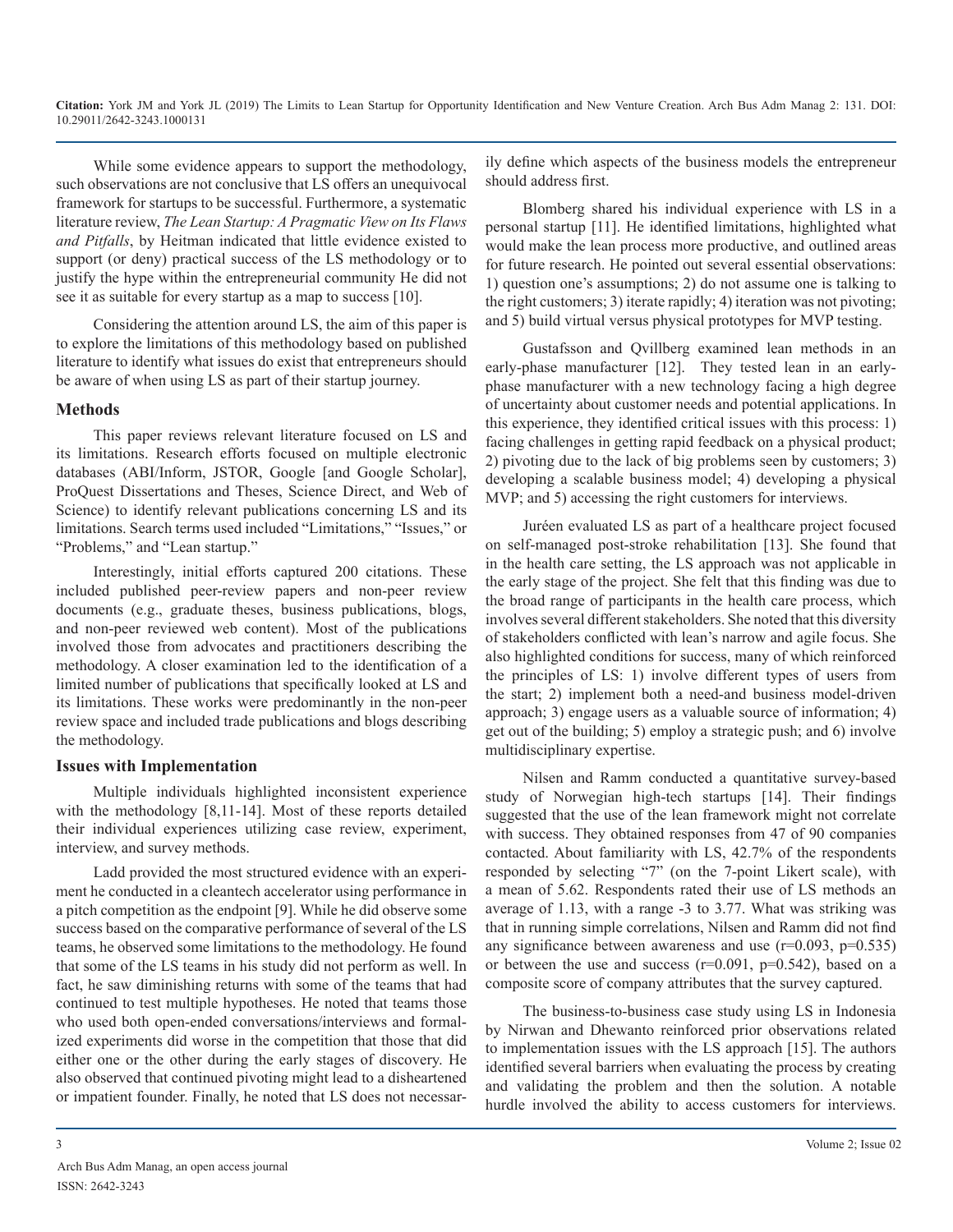This challenge made it difficult for the entrepreneur to capture customer feedback and to confirm hypotheses. Another issue involved difficulty in pivoting due to the lack of big problems; the problem in the case study was minor, and the solution was an incremental product, in which customers had interest and competition was fierce. A further barrier involved the speed of iteration due to regulatory and administrative considerations involved with contacting customers. Some of these issues may be idiosyncratic to the environment; however, it points to the challenges concerning the implementation LS consistently on a global basis and in conducting the customer development process to identify customer needs.

#### **Problems with Hypothesis Development and Experimentation**

Multiple investigators raised issues concerning experimentation. Shafer identified several potential pitfalls [16]. The first involved facilitator and observer bias concerning hypothesis development and testing. The second involved ambiguous results from open-ended experiments. The third consideration was the lack of statistically significant effects due to small samples.

Interestingly, Frederikson and Brem identified several gaps in supporting part of the framework [7]. These authors highlighted concern related to experimentation, including the emphasis on testing over long-term planning, which may limit the scaling and design of experimentations, an area is for further research [7].

Furthermore, Ladd did not find any linear relationship between the number of validated hypotheses and a team's subsequent success [9]. In fact, he saw diminishing returns with LS. Ladd added that LS might produce "false negatives," translating to the rejection of good ideas because the strategy does not provide a clear rule for defining success (P/MF), stop testing, and initiate scaling. He also observed that the LS teams did not have a clear threshold for go/no-go decisions based on their experiments

Grace Ng, a co-founder of Javelin.com (a software and services company that utilizes LS), highlighted several pitfalls in her 2014 *Forbes Entrepreneurs* piece [17]. The first involved testing the wrong thing. She noted that the "I have an idea!" hypothesis would lead to tunnel vision and, thus, the entrepreneur would not identify whether this guess was correct. She continued that forming the wrong hypothesis is the result of the entrepreneur misunderstanding the problem and overlooking the root cause. Another issue Ng saw was the inability to define a baseline metric that the firm could use to establish accountability and success.

#### **Challenges Associated with the Minimum Viable Product**

Ng observed that proper MVP development was another concern [17]. She noted that several startups she has worked with dismissed the need for building an MVP that would test a firm's riskiest assumptions and shorten time to get feedback. Instead, Ng saw that many times entrepreneurs already had ideas that

were already products or solutions and these were trying to find a problem or market to address.

Heitmann highlighted that problems existed with the MVP concept [10]. He argued that bringing an inferior, unfinished product to the market (e.g., "Buggy" piece of software) leads to a considerable percentage (96%) of dissatisfied customers, who do not provide direct feedback to the startup because the customers may be overwhelmed by the incompleteness of the product concept. Also, Heitmann pointed out that the adding and testing of new features one by one can lead to an unnecessary testing loop that wastes both money and time. He continued by questioning whether LS was worth the rush. Instead of an MVP, he advocated that entrepreneurs focus on the concept of the Minimum Desirable Product (MDP), which he defined as having a product that has to produce enough desire and satisfaction for the customer to remain interested and not abandon the MVP for initial release [10]. Heitmann raised the concern related to rather than concerning looking through the keyhole during early research with only early adopters. Thus, this focus would miss those in the "early majority" segment, which he felt was essential to scaling a business. Heitmann continued that without learning and change, the previous work was for naught. He added that lean followers who may not fully invest themselves into fully understanding and integrating Ries' and Blank's teachings do set themselves up for false expectations.

Nirwan and Dhewanto observed that the MVP was confusing the implementation of the process [15]. They added that while the MVP's purpose was to create a minimum product that would capture customer interest, the startup did not want to create an inferior product (a common concern shared by many entrepreneurs), and yet it could not afford to go too far in developing the full product due to limited resources.

Rao provided an Indian perspective on the critical role of the MVP. The first issue referred to a limited Intellectual Property (IP) base that protects lead-time or early-mover advantage that fast innovations possess that the MVP might not embody [18]. The second involved a low budget for an MVP. Hence, Rao pointed to the fact that startups plan to enter the Indian market only after acceptance abroad and a hybrid model with one leg in Silicon Valley, and another in Bangalore is notable. He noted that they see demanding customers in India used to 'readymade' products from the West and were well on their way down the adoption and commercialization curve but have never experience innovative early-stage products from local startups.

Kortman (2012) added a further perspective on the problem with the MVP [19]. He shared the example within his own company, ThingShare (a peer-to-peer video game renting platform), of its struggle with the concept. He explained that while the company had invested time and expense in going to market with more than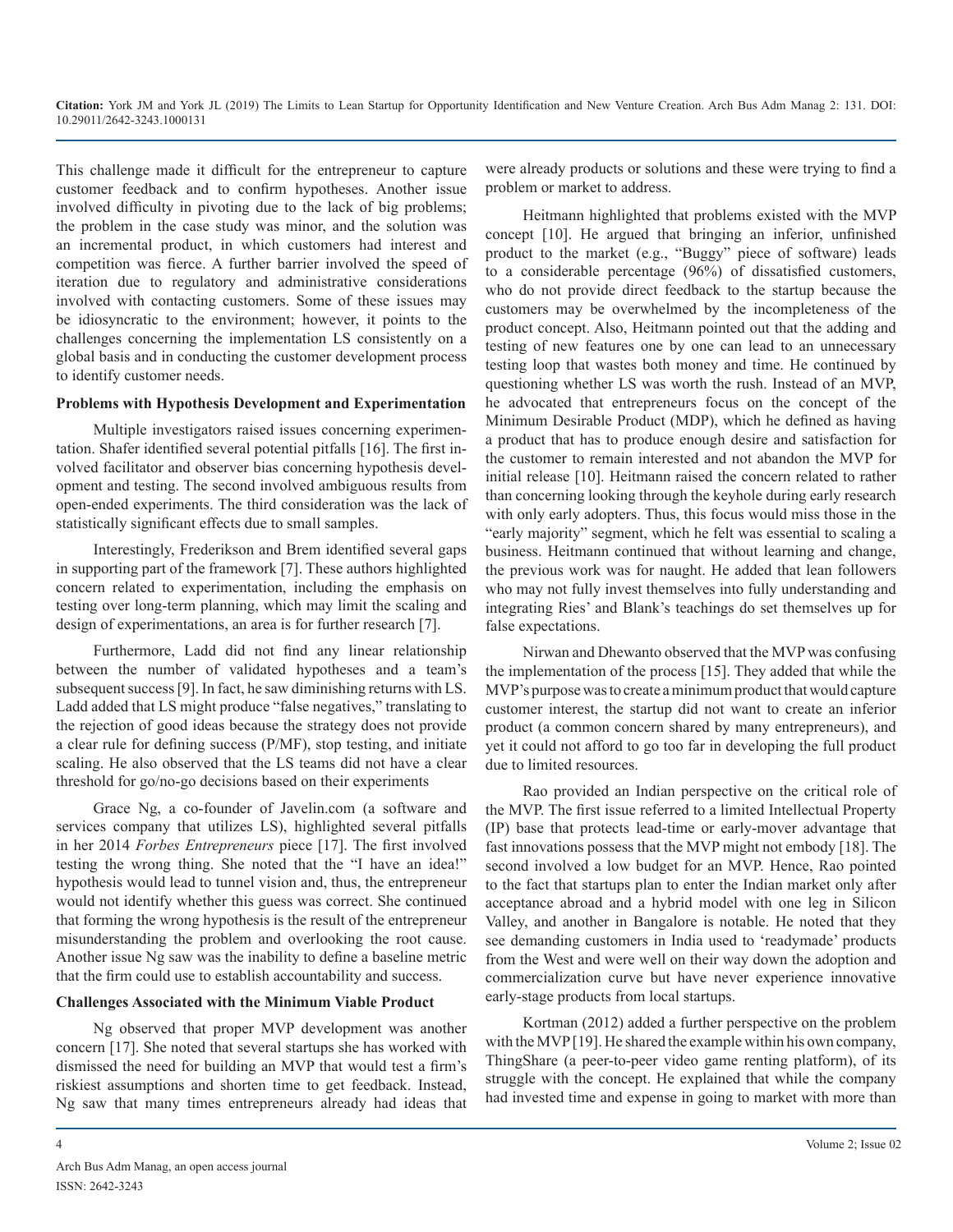an MVP, the product was no more than smoke and mirrors. To this end, he felt that the company short-changed its early adopters, resulting in the need to apologize to these individuals for an incomplete product or one that overlooked early user feedback. Kortman wondered whether the company "launched" the product prematurely. In closing his discussion, he raised the question concerning the point at which an MVP would be truly viable: (1) critical mass of customers; (2) no more features needed; (3) revenue; or (4) profitability Ultimately, he defined viable in MVP as the ability for the platform to sustain on its own.

#### **Biases and Implementation Issues with Interviewing**

Ng pointed out that entrepreneurs tend to ask the wrong questions. This practice is a result of the fact that the startup has set its discovery phase to be about selling the product, rather than going out and interviewing the customers to discover current behaviors and insights to help the entrepreneur pivot to an appropriate solution. The common mistakes that she observed included leading questions, selling too soon, talking too much, and not digging deeper when insights surface. Finally, Ng's fifth issue involved problems that occurred during the pivot phase. These included vs including the discarding of an idea without learning from the data and getting the whole team on the same page.

Related to Ng's concern about asking the right questions is that of interview biases. York and Danes highlighted that entrepreneur biases, along with heuristics, exert significant risk in the customer discovery process [20]. They observed that entrepreneurs, who are overly active and constrained by time and expenses fail to obtain or notice available information critical for making a proper decision. York and Danes continued that many entrepreneurial activities rely upon the subjective view and limited data.

In reviewing the literature, York and Danes identified several biases and heuristics that carry significant risk to the discovery or customer development process [20-24]. These biases include those of: (1) selection (i.e., friends and family); (2) confirmation (i.e., leading, confirmation, closed-ended questions); (3) overconfidence (i.e., overestimation of knowledge, skills, and precision of one's data); (4) optimism (i.e., unlikeliness to experience failure); (5) representativeness (i.e., generalization of findings from small samples); and (6) acquiescence (i.e., respondents offering answers they think the entrepreneur wants to hear rather than genuine opinions).

In a related paper, Chen and colleagues examined the cognitive biases that can influence the entrepreneurs' judgment of P/MF [25]. The authors highlighted several of these biases when adopting the getting-out-of-the-building approach, search characteristics. These included: (1) for face-to-face, interviews that of saliency, vividness, and inappropriate cues; or analogy; (2) for sequential interactions, that of recency and primacy, and that of contrast effect; (3) for large samples the effects of overconfidence

(redundancy) and dilution; and (4) for the entrepreneur, that of biased processing. The authors noted that the essential point of the interview was to explore, not validate. In recognizing that while biases could be challenging to eliminate, they suggested techniques that could be employed to reduce the effect of such predispositions when interviewing customers.

#### **Not the Correct Model for Breakthroughs**

Kressel and Winarsky provided evidence as to why the LS was not right for breakthrough ventures [26]. They pointed out how the LS approach might make sense for software- or web-related companies with modest startup operating expenses. They advocated that tech specialists employ the "pivot until you succeed" approach best as a solution to a defined market problem. They quoted a Sequoia Partners venture capitalist, who indicated that pivoting means failure and likens constant pivoting to having "a compass without a bearing." They added that the "fail-fast" approach made sense only to investors who spread their risk over many small ventures, in small bets, and not to the entrepreneur who bears the expense (personal, professional, and financial) from failure.

They felt that the LS approach did not make sense and fell short of what "world changing" products or critical components for success associated with billion-dollar breakthrough ventures require [26]. These include those products or services that: (1) meet significant market needs in a way no one has previously tried; (2) reach a market of sufficient size that is of interest to investors or corporate players; (3) exude a vision that reaches beyond current products with the aim of creating a world-leading venture; and (4) require high levels of technical expertise and expense.

Furthermore, they highlighted four essential components for initial investor support that LS does not adequately address [26]. These include: (1) a significant market need and opportunity with a rapid growth potential that no one has previously tried; (2) an outstanding team who can execute; (3) a differentiated tech or business solution that beats the competition; and (4) a value proposition (and business plan) that defines the company's value, strategy, and implementation (and attracts needed capital).

Interestingly, Netscape founder and Silicon Valley venture capitalist (Andreessen Horowitz), Marc Andreessen, shared a similar view [27]. In defining how entrepreneurs could run astray, he highlighted that not all startups could be lean startups. He added that sometimes, startups need to begin with an audacious idea or vision that one cannot do on a small scale first. He illustrated this point by highlighting the Macintosh and Elon Musk's venture ideas. Andreesen admonishes the acceptance of "the pivot" and giving up to quickly, whereas the entrepreneur could learn from the failure and use the lessons learned to guide one down the path of success.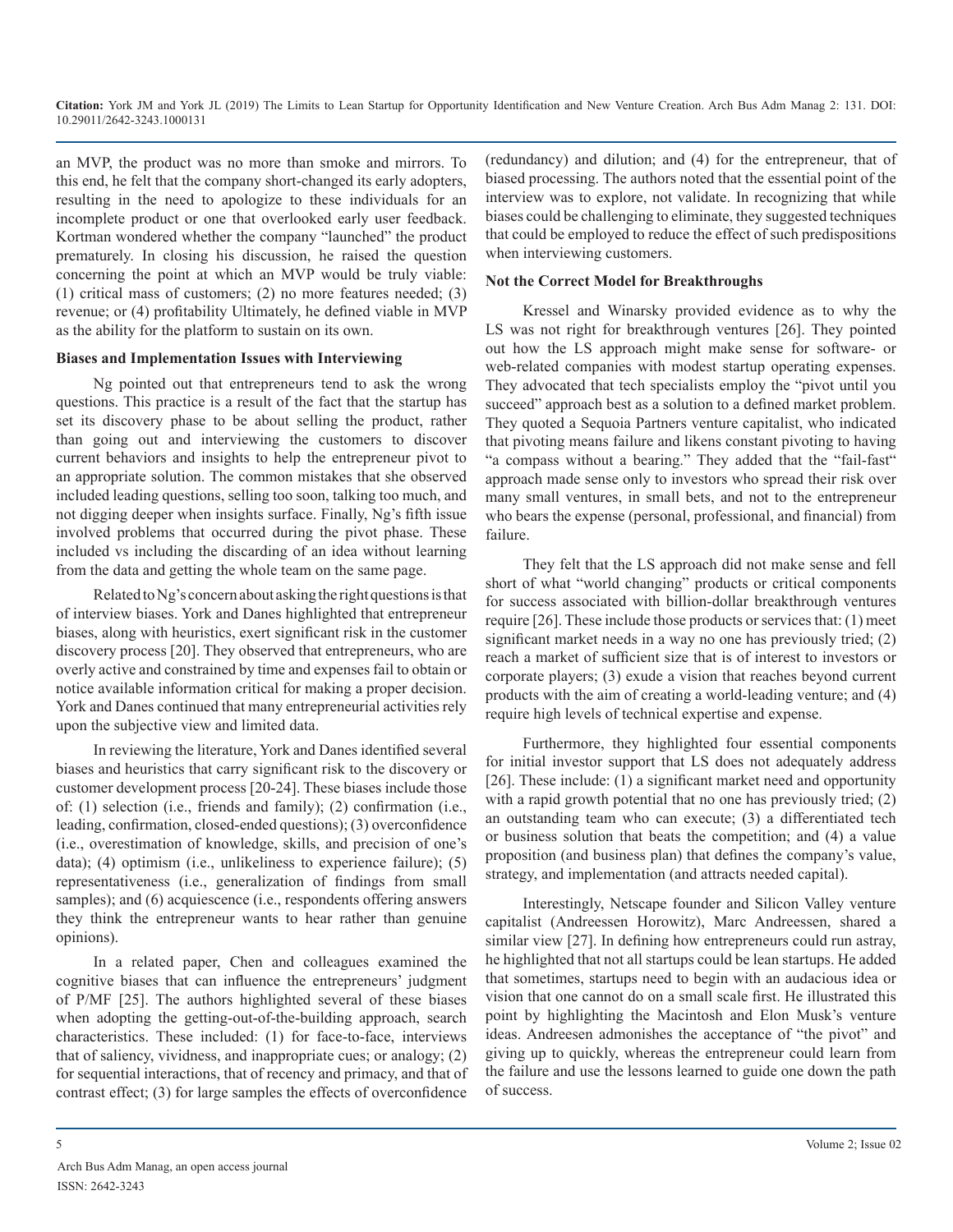#### **Marketing, Sales, and Revenue Growth Gaps**

Heitmann highlighted that LS approaches the business from more of an engineering perspective rather than from a sales and marketing vantage [10]. He observed that having an engineering and experimentation view solely carries the risk of running out of money.

To this point, he added that the entrepreneur needs to shift quickly to sales and marketing, as these functions are closest to the customer and to turning the idea into actual revenues. This point was critical because the startup needs to generate cash flow to sustain itself and its investors.

Mougayar, a Toronto-based entrepreneur and venture advisor, reinforced Heitman's point regarding shifting to sales and marketing quickly, as he cautioned entrepreneurs not to use LS as a crutch [28]. He observed that LS is not a growth methodology, but preferably one to gain P/MF quickly and cost-effectively. While he advocated that startups use LS, he recommended that entrepreneurs should transition quickly to focus on growing the venture. He explained that many entrepreneurs did not have much sales and marketing experience. To this end, he added that they do not pursue these key activities with much vigor or effectiveness. Hence, Mougayar noted that LS could be used as a crutch for these entrepreneurs not to go out and do all that is necessary to engage the marketplace to generate revenue. He continued that these individuals continue to pivot (and waste time) in trying to make a better mousetrap.

Andreessen also voiced his critique of LS as related to sales and marketing [27]. He observed that those are using lean use it as an excuse to spend on marketing and sales, two functions critical for growing a business that some startups might fail to the full appreciate or use in the early stages of the venture. He cautioned entrepreneurs about not letting lean become a crutch to their growth [27,28]. To this point, he added that for a company to change the world, sales and marketing, and, thus, capital, would be needed to hit the market with force to disrupt entrenched competitors or reliance on the status quo.

## **Conclusions**

This review identifies several areas in which evidence, experience, and professional opinion highlight issues and learnings concerning the limitations of LS (Figure 2). The first is that practitioner experiences with LS are inconsistent. Furthermore, most do not reflect successful implementation. The inconsistency of experiences can be due to lack of understanding, mixed interpretations on how to use, type of industry, cultural considerations, and proper (and consistent) practice of the methods. The second involves methodological issues such as setting up proper hypotheses and experiments, using a proper MVP, and pivoting. A related consideration involves customer discovery and interviewing practices in which interviewer biases and challenges in getting the right customers to engage do exist. Thirdly, LS may not translate to a "breakthrough" venture and does not provide for all the essential capabilities for success the venture capitalists seek in a startup. Finally, it lacks a market and sales emphasis, which is essential to acquiring customers, generating revenue, and fostering growth.



**Figure 2:** Lean Startup Limitations Overlaying Essential Steps of the Methodology [13,29].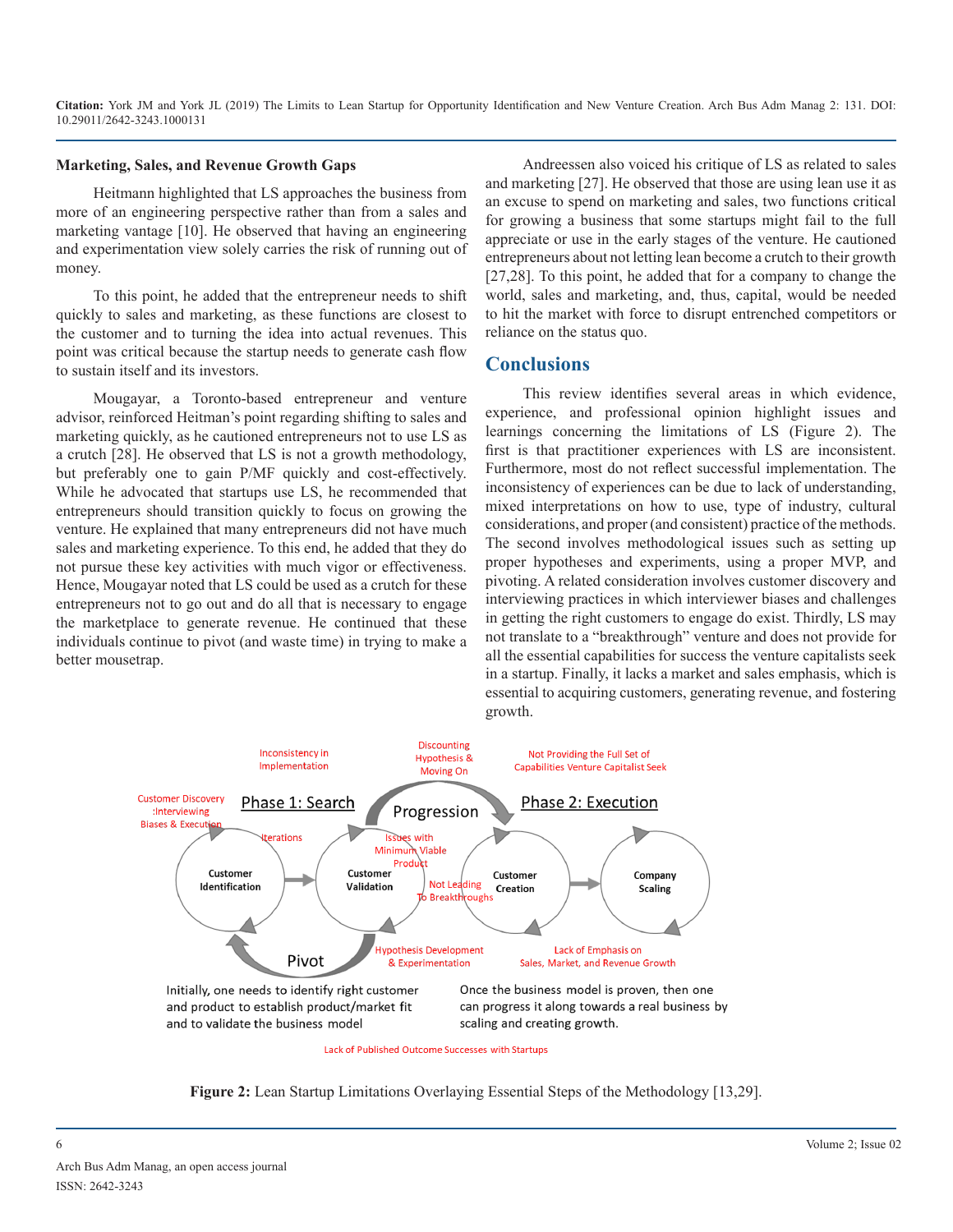These learnings prod us to consider what entrepreneurs need to know in moving forward with LS. They should realize that LS is one methodology to draw on from their entrepreneurial "toolkit," but it does not adequately provide for all essential capabilities for investor support and startup success. When using LS, they should recognize these limitations and guard against individual [tendencies and biases that will limit their effectiveness in using](https://essay.utwente.nl/66221/1/Heitmann_BA_MB.pdf)  the methodology. Furthermore, they should engage in training [and mentorship to fully understand and use the framework, the](https://studenttheses.cbs.dk/handle/10417/3434)  skills needed, and the processes to correctly (and consistently) implement the methodology.

Further research should be conducted to build on these findings and explore new avenues. Such work could examine [several areas to characterize application and practice. Potential topic](http://www.diva-portal.org/smash/get/diva2:724197/FULLTEXT01.pdf)  areas to explore include: (1) best practices; (2) outcomes beyond performance in a pitch competition; (3) gaps in implementation; (4) strategies to ensure consistency in the implementation of LS practices; (5) ideal domains where LS would successfully apply; and (6) how to use LS with other methodologies. Furthermore, [research into the underpinnings concerning the role that LS \(and](https://www.sciencedirect.com/science/article/pii/S1877042815003195)  its limitations) play in developing dynamic capabilities of a startup firm, entrepreneurial intent, entrepreneurial orientation, and entrepreneurial self-efficacy, learning behavior, and planned behavior may also serve as a useful contribution to entrepreneurial [theory and practice.](https://www.forbes.com/sites/groupthink/2014/04/28/five-pitfalls-of-running-lean-startup-experiments/#2e714a366296) 

## **Acknowledgment:**

The authors would like to thank Phillip T. Powell, PhD, Associate Dean of Academic Programs and Associate Clinical Professor of Business Economics at the Kelley School of Business [at Indiana University, for his review of this manuscript and](http://paulkortman.com/2012/11/21/the-problem-with-a-lean-startup-the-minimum-viable-product/)  insightful comments.

## **References**

- Blank S, Dorf B (2012) The Startup Owner's Manual. Pescadero, CA: K&S Ranch, Inc.
- 2. [National I-Corps™ grants. NSF I-Corps Sites Program \(I-Corps Sites\)](https://www.nsf.gov/pubs/2014/nsf14547/nsf14547.htm) [Program Solicitation NSF 14-547](https://www.nsf.gov/pubs/2014/nsf14547/nsf14547.htm)[.](https://hbr.org/2015/05/outsmart-your-own-biases)
- 3. [Blank S \(2013 \[a\]\) Why the Lean Start-Up Changes Everything?](https://hbr.org/2013/05/why-the-lean-start-up-changes-everything) *Har[vard Business Review](https://hbr.org/2013/05/why-the-lean-start-up-changes-everything)*.
- 4. Blank S (2013 [b]) The Four Steps to Epiphany-Successful Strategies for Products That Win. Pescadero, CA: K&S Ranch, Inc.
- 5. [Ries E \(2011\) The Lean Startup: How Today's Entrepreneurs Use](http://www.shapentrepreneurs.com/wp-content/uploads/2017/10/The-Lean-Startup-.pdf)  [Continuous Innovation to Create Radically Successful Businesses.](http://www.shapentrepreneurs.com/wp-content/uploads/2017/10/The-Lean-Startup-.pdf)  [New York, NY. Crown Business \(Division of Random House, Inc\).](http://www.shapentrepreneurs.com/wp-content/uploads/2017/10/The-Lean-Startup-.pdf)
- 6. [Teece DJ, Pisano G, Shuen A \(1997\) Dynamic Capabilities and Strate](https://www.jstor.org/stable/3088148?seq=1#page_scan_tab_contents)gic Management. *[Strategic Management Journal](https://www.jstor.org/stable/3088148?seq=1#page_scan_tab_contents)* 18: 509-533.
- 7. [Frederiksen DL, Brem A \(2017\) How do entrepreneurs think they cre](https://link.springer.com/article/10.1007/s11365-016-0411-xhttps:/doi.org/10.1007/s11365-016-0411-x)[ate value? A scientific reflection of Eric Ries' Lean Startup approach.](https://link.springer.com/article/10.1007/s11365-016-0411-xhttps:/doi.org/10.1007/s11365-016-0411-x) *[Int Entrep Manag](https://link.springer.com/article/10.1007/s11365-016-0411-xhttps:/doi.org/10.1007/s11365-016-0411-x)* J 13: 169.
- 8. [Ladd T \(2016\) The Limits of the Lean Startup Method.](https://hbr.org/2016/03/the-limits-of-the-lean-startup-method) *Harvard Busi[ness Review](https://hbr.org/2016/03/the-limits-of-the-lean-startup-method)*.
- 9. [Ladd T \(2016\) Business Model Validation as an Entrepreneurial Dy](https://journals.aom.org/doi/abs/10.5465/ambpp.2016.10705abstract)[namic Capability. Academy of Management Annual Meeting. Anaheim,](https://journals.aom.org/doi/abs/10.5465/ambpp.2016.10705abstract)  [CA \(Peer-reviewed\).](https://journals.aom.org/doi/abs/10.5465/ambpp.2016.10705abstract)
- 10. [Heitmann J \(2014\) The Lean Startup. A Pragmatic View on Its Flaws](https://essay.utwente.nl/66221/1/Heitmann_BA_MB.pdf)  and Pitfalls. MA Thesis. The University of Twente.
- 11. [Blomberg A \(2012\) The Lean Startup Approach and Its Applicably](https://studenttheses.cbs.dk/handle/10417/3434)  Outside of Silicon Valley. Master's Thesis. Copenhagen Business [School.](https://studenttheses.cbs.dk/handle/10417/3434)
- 12. [Gustafsson A, Qvillberg J \(2012\) Implementing Lean Startup Method](http://publications.lib.chalmers.se/records/fulltext/164603.pdf)[ology- An Evaluation. Master's Thesis at the Chalmers University of](http://publications.lib.chalmers.se/records/fulltext/164603.pdf)  [Technology.](http://publications.lib.chalmers.se/records/fulltext/164603.pdf)
- 13. [Jureen K \(2014\) The Lean Healthcare Entrepreneur. Master's Thesis.](http://www.diva-portal.org/smash/get/diva2:724197/FULLTEXT01.pdf)  KTH. Stockholm, Sweden.
- 14. [Nilsen JT, Ramm NA \(2015\) The Lean Startup: A Success Factor? A](https://pdfs.semanticscholar.org/fb1c/c8eba7aa46e08fada3c0ca4ac8d917746e2a.pdf)  [Quantitative Study of How Use of the Lean Startup Framework Affects](https://pdfs.semanticscholar.org/fb1c/c8eba7aa46e08fada3c0ca4ac8d917746e2a.pdf) [the Success of Norwegian High-Tech Startups. Master's Thesis. The](https://pdfs.semanticscholar.org/fb1c/c8eba7aa46e08fada3c0ca4ac8d917746e2a.pdf)  [University of Oslo.](https://pdfs.semanticscholar.org/fb1c/c8eba7aa46e08fada3c0ca4ac8d917746e2a.pdf)
- 15. [Nirwan MD, Dhewanto W \(2015\) Barriers in Implementing the Lean](https://www.sciencedirect.com/science/article/pii/S1877042815003195) Startup Methodology in Indonesia - Case Study of B2B Startup. Dat[aProcedia - Social and Behavioral Sciences 169: 23-30.](https://www.sciencedirect.com/science/article/pii/S1877042815003195)
- 16. Shafer H (2014) Innovation Games: A Lean Startup Secret Weapon Presentation. Innovation Games Summit.
- 17. [Ng G \(2014\) Five Pitfalls of Running Lean Startup Experiments.](https://www.forbes.com/sites/groupthink/2014/04/28/five-pitfalls-of-running-lean-startup-experiments/#2e714a366296)  *Forbes*.
- 18. [Rao AS \(2014\) Minimum Viable Product \(MVP\) for Product startup:](http://fgks.in/images/pdf/conf/ASRao.pdf)  [An Indian perspective. Presented in Forum for Knowledge Sharing](http://fgks.in/images/pdf/conf/ASRao.pdf)  [IX Annual Conference. Conference Theme: Technology: Corporate](http://fgks.in/images/pdf/conf/ASRao.pdf)  [and Social Dimensions, Venue-National Institute of Advanced Studies](http://fgks.in/images/pdf/conf/ASRao.pdf)  [\(NIAS\), Bangalore.](http://fgks.in/images/pdf/conf/ASRao.pdf)
- 19. [Kortmann P \(2012\) The Problem with a Lean Startup: The Minimum](http://paulkortman.com/2012/11/21/the-problem-with-a-lean-startup-the-minimum-viable-product/)  Viable Product.
- 20. [York JL, Danes JE \(2014\) Customer Development, Innovation, and](https://libjournals.mtsu.edu/index.php/jsbs/article/view/191/0)  [Decision-Making Biases in the Lean Startup.](https://libjournals.mtsu.edu/index.php/jsbs/article/view/191/0) *Journal of Small Busi[ness Strategy](https://libjournals.mtsu.edu/index.php/jsbs/article/view/191/0)* 24: 21-39.
- 21. Kahneman D (2011) Thinking, Fast, and Slow. New York. Macmillan.
- 22. [Soll JB, Milkman KL, Payne JW \(2015\) Outsmart your own biases.](https://hbr.org/2015/05/outsmart-your-own-biases)  *Harvard Business Review* 93: 65-71.
- 23. [Stanovich KE, West RF \(2004\) Individual differences in reasoning: Im](https://www.ncbi.nlm.nih.gov/pubmed/11301544)[plications for the rationality debate.](https://www.ncbi.nlm.nih.gov/pubmed/11301544) *Behavioral & Brain Sciences* 23: [645-665.](https://www.ncbi.nlm.nih.gov/pubmed/11301544)
- 24. [Holcomb TR, Ireland RD, Holmes RM, Hitt MA \(2009\) The Architec](https://papers.ssrn.com/sol3/papers.cfm?abstract_id=1321058)[ture of Entrepreneurial Learning: Exploring the Link among Heuristics,](https://papers.ssrn.com/sol3/papers.cfm?abstract_id=1321058)  Knowledge, and Action. *[Entrepreneurship Theory and Practice](https://papers.ssrn.com/sol3/papers.cfm?abstract_id=1321058)* 33: [167-192.](https://papers.ssrn.com/sol3/papers.cfm?abstract_id=1321058)
- 25. [Chen T, Simon M, Kim J, Poploskie B \(2015\) Out of the Building, Into](https://www.emerald.com/insight/content/doi/10.1108/NEJE-18-01-2015-B004/full/html)  [the Fire: An Analysis of Cognitive Biases During Entrepreneurial Inter](https://www.emerald.com/insight/content/doi/10.1108/NEJE-18-01-2015-B004/full/html)views. *[New England Journal of Entrepreneurship](https://www.emerald.com/insight/content/doi/10.1108/NEJE-18-01-2015-B004/full/html)* 18: 59-76.
- 26. [Kressel H, Winarsky N \(2015\) Why the Fail-Fast Approach Is Not Right](https://hbr.org/2015/11/why-the-fail-fast-approach-isnt-right-for-breakthrough-ventures) for Breakthrough Ventures. *Harvard Business Review.*